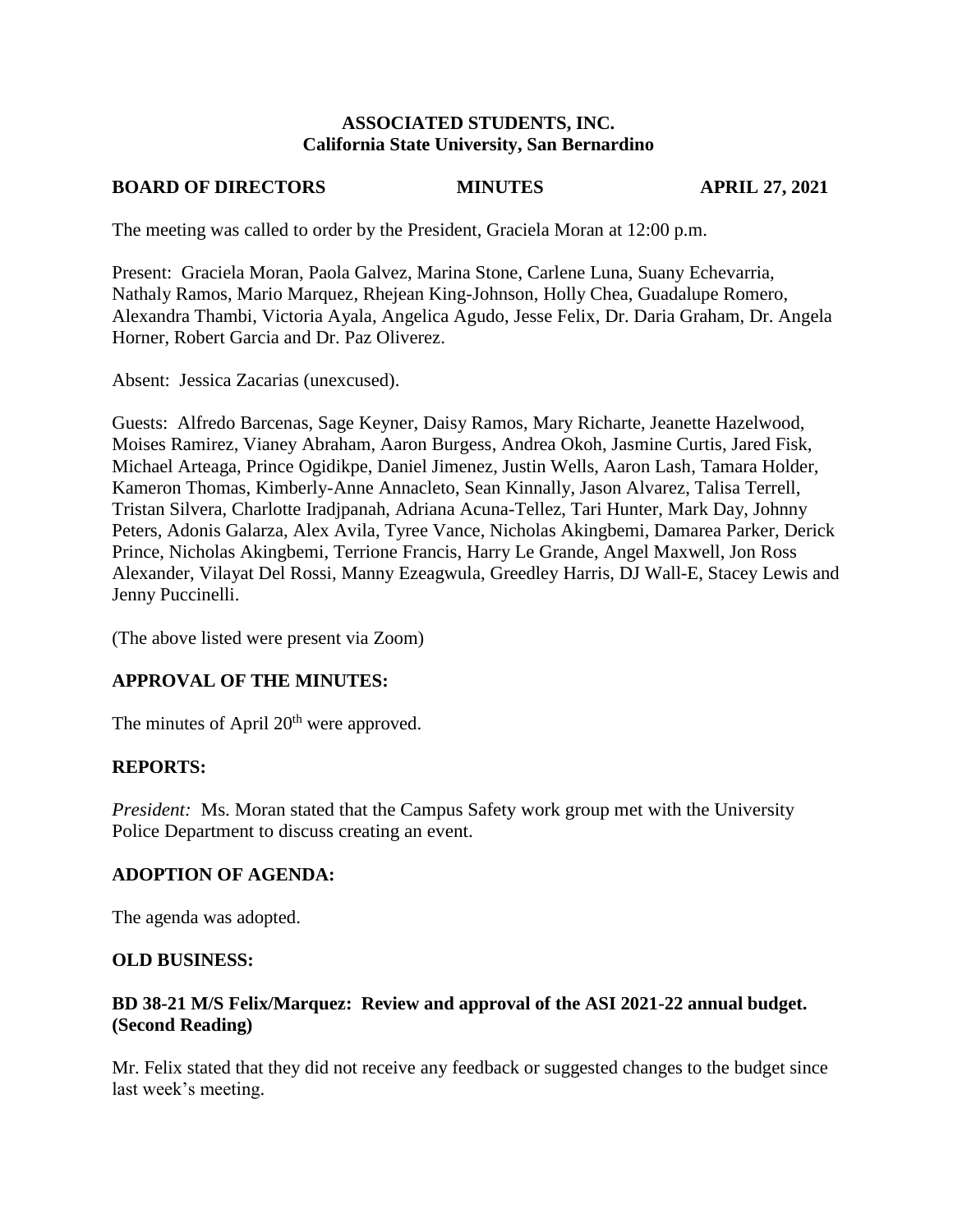*Minutes*

Passed (14/0/0).

### **NEW BUSINESS:**

## **BD 42-21 M/S Felix/Luna: Permission to move \$10,000.00 from Unallocated Reserves to Grant & Service Programs - ASI Scholarship (609821-RN001-A4701-20126) for the Aaron Burgess Men of Color Scholarship endowment.**

Mr. Felix stated that the purpose of this item is to honor Aaron Burgess for his amazing service to CSUSB. A scholarship will be open to all students that help with the graduation and retention rates of men of color on campus and will be awarded annually at the Pioneer Breakfast event in Mr. Burgess' honor.

Mr. Felix deferred to the following: Mr. Peters thanked Mr. Burgess for his service. Mr. Lash thanked Mr. Burgess for being a great role model. Mr. Parker thanked Mr. Burgess for being a great mentor, friend, and father figure. Mr. Ogidikpe thanked Mr. Burgess for all his great contributions and wished him luck. Mr. Ezeagwula shared his memories with Mr. Burgess and congratulated him. Ms. Hunter commended the ASI Board for creating this scholarship in Mr. Burgess honor. Mr. Vance thanked Mr. Burgess for giving him the opportunity to work with him. Mr. Avila commended Mr. Burgess for his hard work with students. Mr. Akingbemi thanked Mr. Burgess for his amazing mentorship. Mr. Le Grande congratulated Mr. Burgess and thanked him for his service. Mr. Prince commended Mr. Burgess on his hard work. Ms. Holder shared her memories with Mr. Burgess and congratulated him. Mr. Day stated that Mr. Burgess has proven that you could lead from any position. Mr. Francis thanked Mr. Burgess for being an amazing mentor. Mr. Galarza congratulated Mr. Burgess on his great achievements. Mr. Jimenez thanked Mr. Burgess for his service. Mr. Alexander wished Mr. Burgess luck with his new position. Mr. Harris congratulated Mr. Burgess for his hard work.

Ms. Moran deferred to Mr. Del Rossi who thanked Mr. Burgess for his great influence on students.

Mr. Garcia, Ms. Ayala, Ms. Agudo and Mr. Marquez spoke in favor of this item and thanked Mr. Burgess for his service.

Ms. Galvez, Ms. Stone and Ms. Moran thanked Mr. Burgess for his service.

M/S: Marquez/Agudo: To amend the item to read, "Permission to move \$25,000.00 from Unallocated Reserves to Grant & Service Programs - ASI Scholarship (609821-RN001-A4701- 20126) for the Aaron Burgess Men of Color Scholarship endowment." Passed (14/0/0).

Ms. Stone stated that with the amendment, the annual scholarship will be increased from \$400.00 to \$1,000.00 for the awarded individual. She recommended that they create two scholarships of \$500.00.

Mr. Burgess thanked everyone for their kind words. He shared his experience on campus.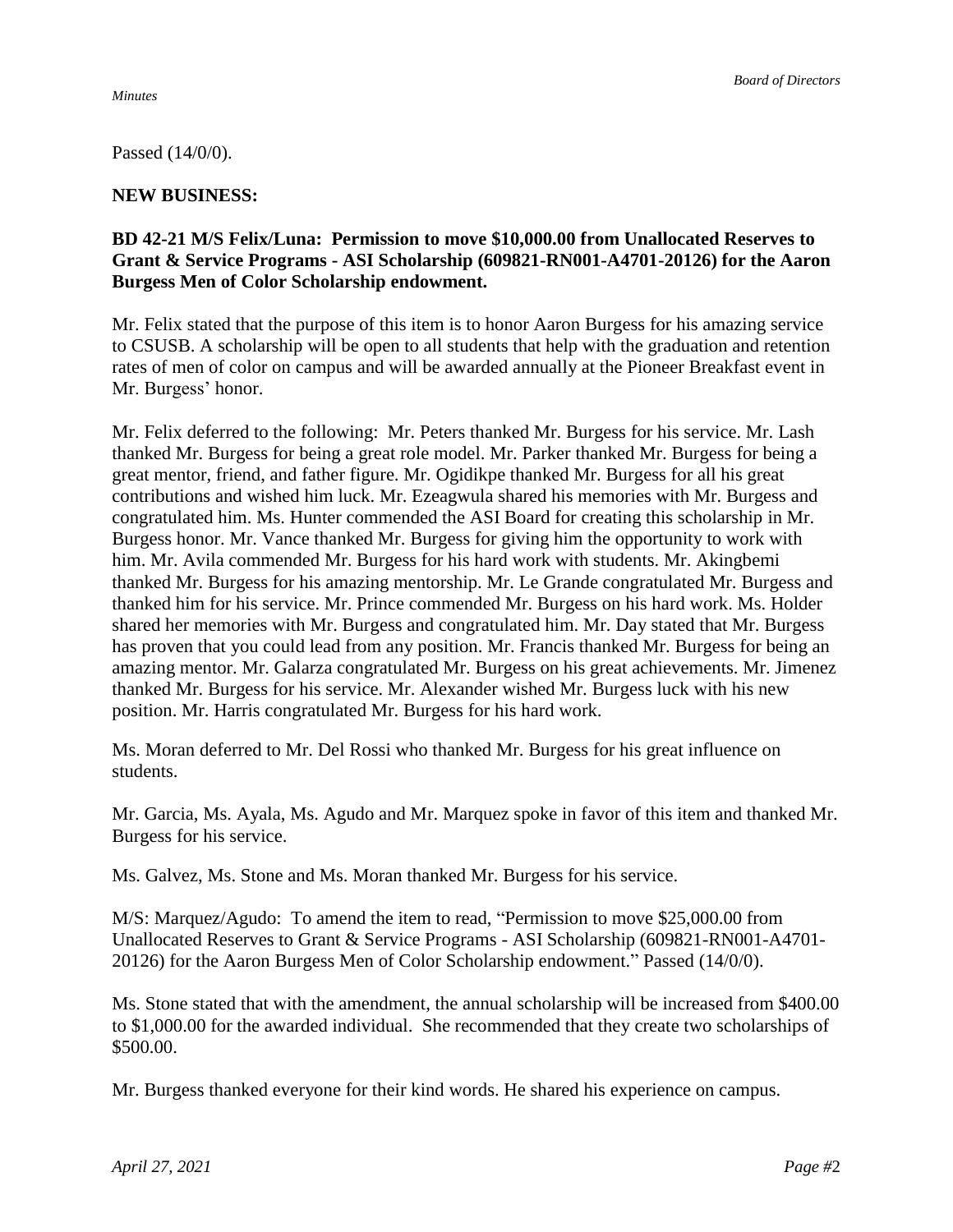#### *Minutes*

M/S: Ayala/Agudo: To create two \$500.00 scholarships using the Aaron Burgess Men of Color Scholarship endowment. Passed (14/0/0).

Vote on motion as amended passed (14/0/0).

## **BD 43-21 M/S Felix/King-Johnson: Permission to use \$137,181.00 from Unallocated Reserves to pay for the ASI Payroll Protection Program loan.**

Mr. Felix stated that last year, the Payroll Protection loan was used as a precaution to protect the organization. He recommended that the loan be paid back.

Discussion ensued.

Passed (13/0/0).

## **BD 44-21 M/S Ramos/Felix: Revision of the ASI Club Allocation Budget Policy. (First Reading)**

Ms. Ramos explained that due to the changes released by the Chancellor Office regarding funding and the Viewpoint Neutrality, the CAB policy was changed. The VP of Finance will approve any proposals from a club or organization while the Finance Committee will serve as an appeal board for clubs/organizations to appeal decisions made by the VP of Finance.

Mr. Felix explained that due to a lawsuit, ASI must ensure that this policy is neutral. The VP of Finance will now be the one to review CAB funding and students who did not get approved could now appeal.

Mr. Felix deferred to Mr. Barcenas who clarified that the lawsuit was not with ASI and explained that there will not be a CAB Committee, only a Finance Committee.

Discussion ensued.

Ms. Moran passed the gavel to Ms. Stone.

Discussion closed.

Ms. Stone returned the gavel to Ms. Moran.

#### **ANNOUCEMENTS:**

Mr. Felix stated that with Mr. Burgess' departure, he was asked to assist the SMSU until they find an Executive Director. He will be transitioning into that position until they conclude the search. He explained that the ASI Personnel Committee decided to keep him on the ASI payroll.

Ms. Moran announced that Dr. Flores resigned from the ASI Board of Directors.